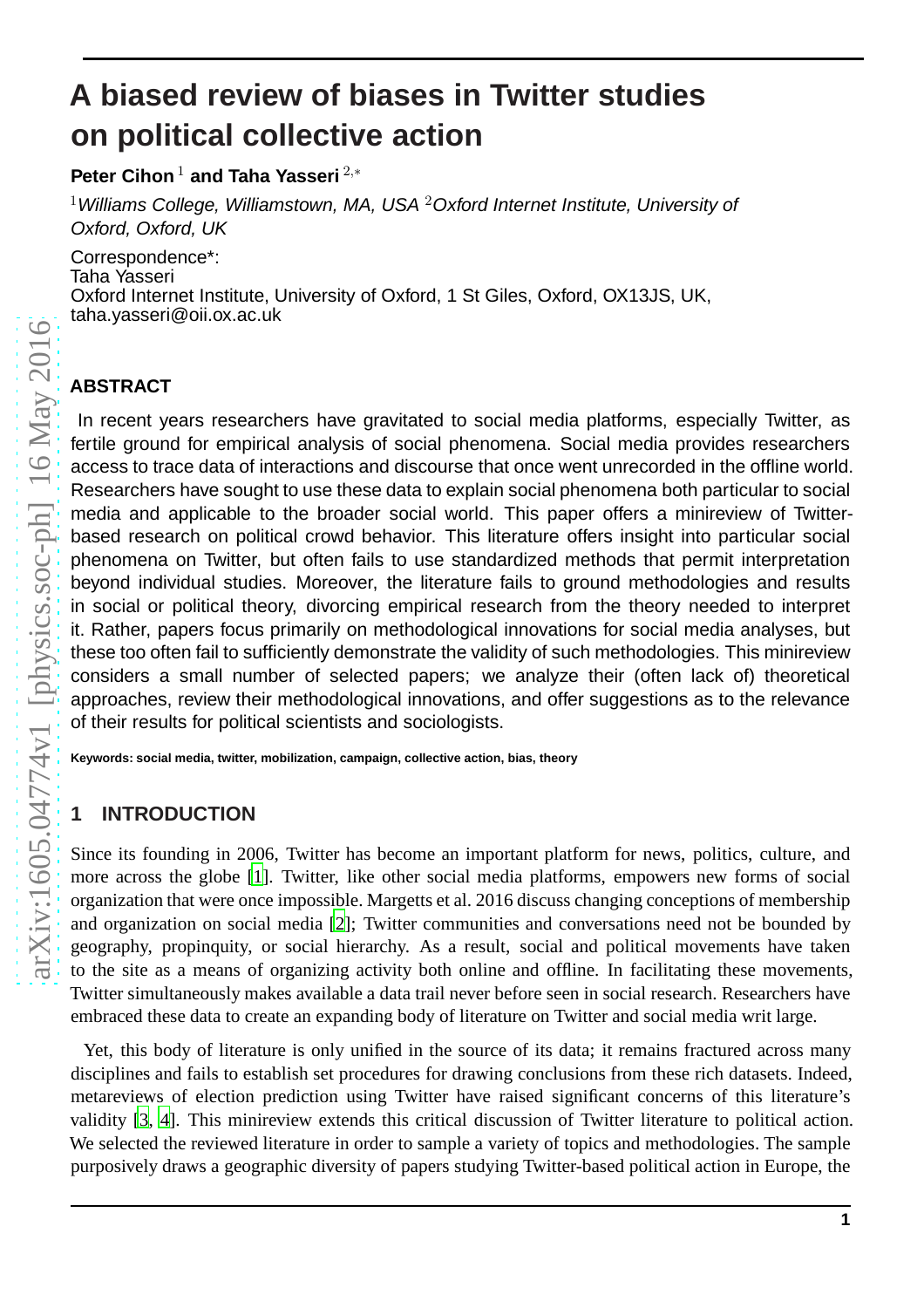Middle East, and the United States. Yet, some gaps certainly remain, including the glaring absence of hashtag activism studies and terrorist propaganda activity, two topics important to political action on Twitter that warrant further study. Hence we acknowledge that our review is not inclusive in terms of coverage of all the relevant papers in the field.

In reviewing the state of Twitter literature on political action, we seek to explain the role of computational social science (also called social data science) methodologies in augmenting political scientific and sociological understanding of these phenomena. Our minireview is structured as follows. We begin by examining the role of theory, and find that most often authors do not consider the expansive political and social theoretical literature in their analyses of online social phenomena. Instead, they provide case studies and methodological developments exclusively for Twitter research. We next examine the methodologies of these studies, and, drawing upon Ruths et al. [\[5](#page-8-4)], we find that many papers fail to support their choice of methodology within the greater literature. We then examine significant results and discuss implications for further Twitter studies of political action.

## **2 WHERE IS THE THEORY?**

Social and political theory serves an important role in making sense of social research by fitting individual studies into larger theoretical frameworks. In this way, individual studies can intelligibly inform future research. Alternatively, data analysis without a coherent, defensible theoretical framework serves only to explain a single observation at one point in time. The papers reviewed here fall into three broad categories in their use of theory: no theory, theory-light, and theory-heavy. Papers fall into these categories irrespective of methodological or phenomenological focus.

Papers without theoretical grounding may cursorily cite but fail to engage theoretical texts. Beguerisse-Dias et al. [\[6\]](#page-8-5) examine communities and functional roles on Twitter during the UK riots of August 2011. To explain these phenomena, however, they cite no social theory. While the authors offer sophisticated methodical innovations for determining interest communities and individual roles in those communities, they do so without reference to a broader social science literature. Some other papers offer cursory theory in their discussions of Twitter data. Borge-Holthoefer et al. [\[7\]](#page-8-6) investigate political polarization surrounding the events that precipitated Egyptian President Morsi's removal from power in 2013. Their analysis of changes in loudness of opposing factions, although quite enlightening, is not grounded in any theoretical model of political action. Instead, the authors proceed based on a number of platform-specific assumptions that do not readily permit results to be generalized beyond Twitter. The authors suggest their findings contribute to the study of bipolar societies yet do not develop a theoretical model for such applications. The authors do use social theory, however sparingly, in order to contextualize their results, but even here theoretical discussion is lacking. Conover et al.[\[8\]](#page-8-7) study partisan communities and behavior on Twitter during the 2010 U.S. midterm elections. They similarly prioritize analytical innovations over theoretical models. The authors analyze behavior, communication, and connectivity between users, but do not seek to explain observed partisan differences. Their research yields statistically significant differences between follower and retweet networks of liberal and conservative communities, which begs the question of why they exist? Such explanations could benefit from examining elections literature to develop a general theoretical model of partisan sharing. Although the authors do briefly address the 2008 U.S. presidential election, it is only to contrast resulting phenomena, not to offer explanatory theories.

In contrast, Alvarez et al. [\[9](#page-8-8)] explain political action in the Spanish 15M movement using Durkheimian theory of collective identity and establish their work on firm basis in collective action literature. Yet, while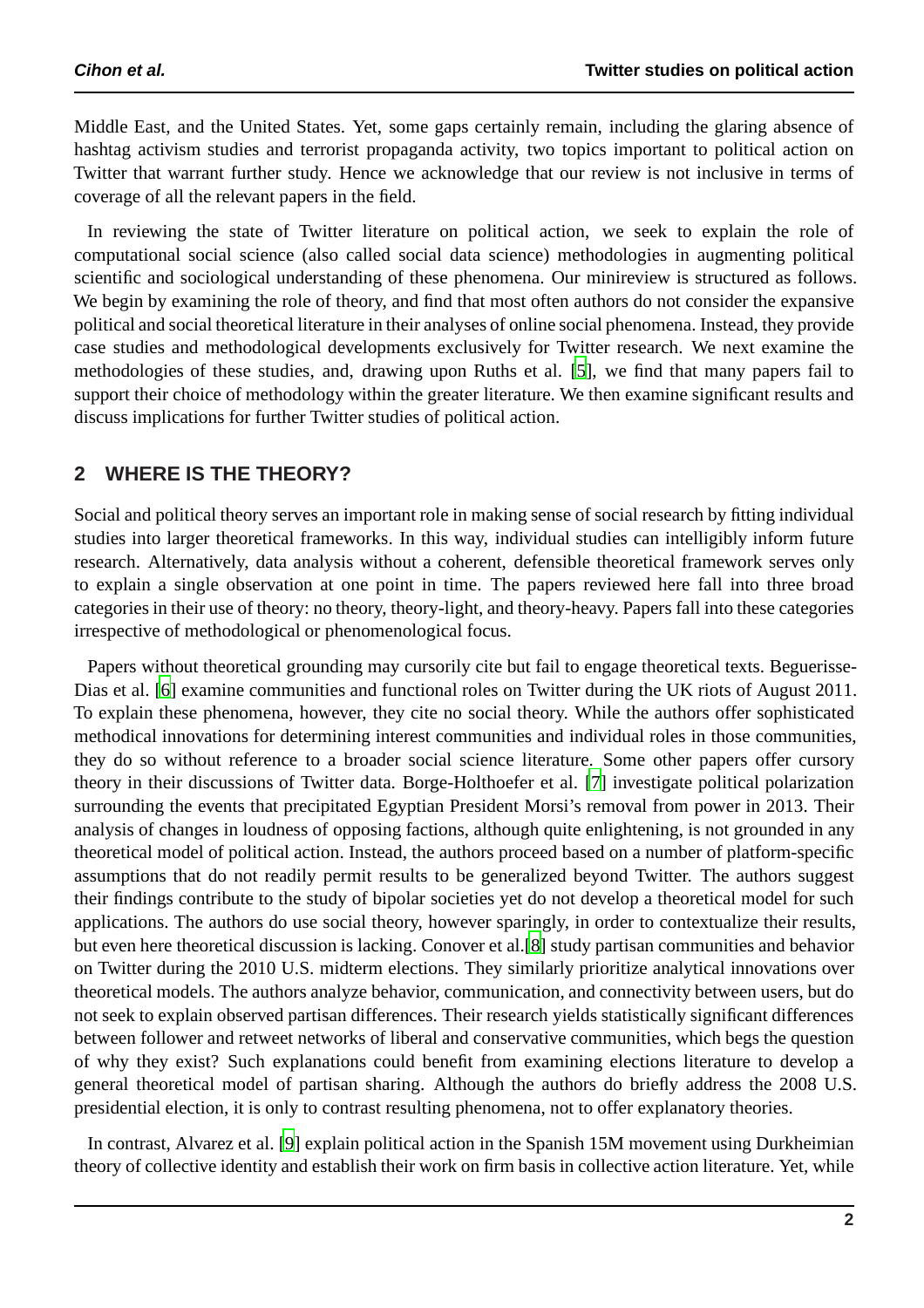the authors base their methodology in theory, their findings do not directly engage with that theory aside from "quantifying" it. A similar fate befalls sampled predictive studies, which draw on theory to produce empirical results, but often fail to engage those results with underlying theory. Weng et al. [\[10\]](#page-9-0) develop a model that predicts viral memes using community structure, based on theoretical insight from contagion theory. The authors find that viral memes spread by simple contagion, in contrast to unsuccessful memes which spread via complex contagion; still, only the briefest theoretical discussion for this result is offered. Garcia-Herranz et al. [\[11\]](#page-9-1) develop a methodological innovation using individual Twitter users as sensors for contagious outbreaks based in the "friendship paradox" and contagion theory. This mechanism uses network topology as an effective predictor, but does not address the social phenomena that create and sustain that topology. Such methodological innovations provide researchers new analytical tools for observational analysis, but these tools remain of dubious explanatory value because they fail to ground methods in theory of the social world.

Twitter data present an opportunity not simply for analysis of social interactions on the platform but, if done well, these insights hold potential to contribute to new visions of the social world. Rigorous data science can generate new theory. Coppock et al. [\[12](#page-9-2)] are particularly notable in this regard. The authors base their methodological innovation in Twitter mobilization inducement on an extensive theoretical literature review, which yields three opposing hypotheses. They assess the political theory of collective action as it applies to Twitter via these three hypotheses, and find that the Civic Voluntarism Model is most consistent with their results. Likewise, Gonzalez-Bailon et al. [\[13\]](#page-9-3), in their study of protest recruitment dynamics in the Spanish 15M movement, offer both an extensive grounding in social theory and theoryengaging results. The authors' findings serve to clarify threshold models of political action and "collective effervescence".

As to the particular theories addressed, the above mentioned papers focus primarily on political action and network theories of diffusion and contagion. Important in such topics, but absent from all papers, is discussion of power or hierarchy. Twitter operates within numerous contexts, e.g., the offline influence of particular users and the online influence of those with numerous followers. Reconciling methodologies with theories of power promises to provide further insight into political action on Twitter. More broadly, a greater focus on theory is needed for Twitter analyses to provide externally valid insight into the social world, both online and off.

#### **3 DIVERGENCE IN METHODS**

In developing analyses of Twitter data, researchers have not drawn on a coherent body of agreed-upon methodologies. Rather, methodological choices differ considerably from one paper to another. Ruths et al. [\[5\]](#page-8-4) offers a critique of many common social media analysis practices. Drawing from that work as well as our own insights, we examine many of the methodological choices made in our sample papers. We have delineated these choices into several overarching categories: data, filtering, networks and centrality, cascades and communities, experiments, and conjecture.

Before addressing the methodological choices outlined above, we first address several important findings from Ref. [\[5\]](#page-8-4). Today, academic research writ large—including social media work and much more is insufficiently transparent. Academic journals publish only "successful" studies. Without publishing methodologies that failed to explain political action phenomena, how is one to weigh the probability that the supposed "fit" observed is not due to random chance? Even those papers which address the robustness of their analysis, often stop at a very shallow significance tests using p-value, which is argued to be a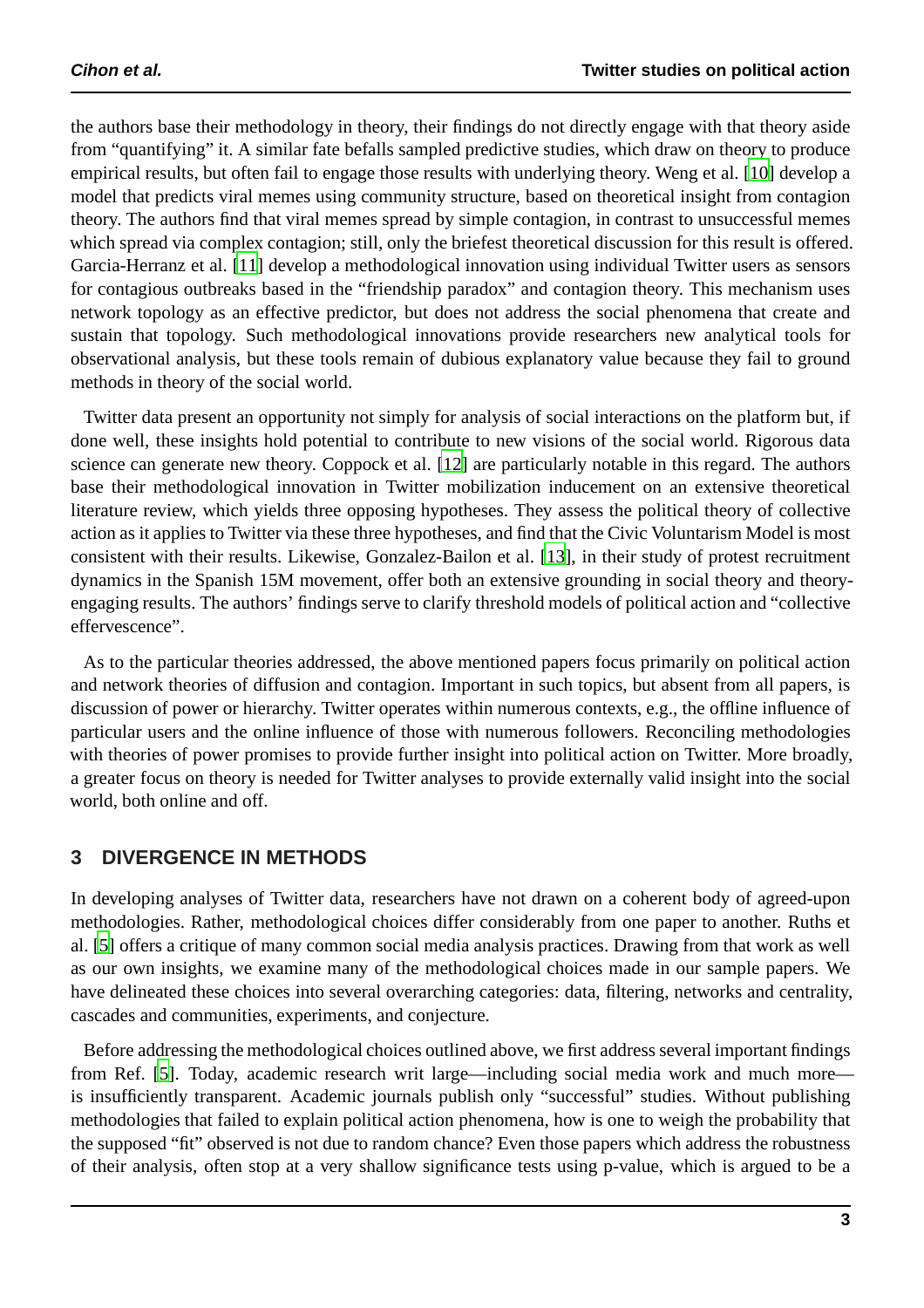flawed practice [\[14,](#page-9-4) [15](#page-9-5)]. Similarly, when new methodologies are created, as in [\[10,](#page-9-0) [11](#page-9-1), [12](#page-9-2)], they are justified vis-à-vis random baselines and not prior methods. New methods are useful, but are they better than existing tools? These opacity critiques are fundamental to the current state of Twitter scholarship. Researchers should be cognizant of these limitations when drawing conclusions from their work and should alter their methodologies to account for these limitations whenever possible.

#### **3.1 Data**

Twitter data ultimately comes from the Twitter platform. If scholars wish to make claims about the versatility of their methodologies and findings, they must justify their data-collection methods as representative of underlying populations —on Twitter or elsewhere. This proves a problematic task. The Twitter API offers researchers an incredible array of tweet, user, and more data for analysis; yet, the API acts as a "blackbox" filter that may not yield representative data [\[16](#page-9-6), [17\]](#page-9-7). For example, Weng et al. [\[10\]](#page-9-0) "randomly" collect 10 percent of public tweets for one month from the API. Not only does the API preclude analysis as to the representativeness of the sample but it too prevents researchers from comparing studies over time, as the API sampling algorithm itself will change. Proprietary sampling methods only further exacerbate the opacity problem. In [\[13\]](#page-9-3), the authors use a proprietary sampling method to generate their dataset of Spanish tweets from Spain. The authors of [\[7](#page-8-6)] do as well, using Twitter4J and TweetMogaz as data sources.

Other papers do not use a global sampling method, but obtain data in other ways. Beguerisse-Dias et al. [\[6](#page-8-5)] use a list of "influential Twitter users" published in *The Guardian* as the starting point for data collection. Coppock et al. [\[12\]](#page-9-2) develop their experimental design in cooperation with the League of Conservation Voters, and use their Twitter followers as test subjects. Other papers, including [\[8](#page-8-7)] and [\[9\]](#page-8-8) collect data by following particular hashtags and the users who tweeted them. Garcia-Herranz et al. [\[11\]](#page-9-1) collect Twitter data by snowball-sampling from one influential user, Paris Hilton, as well as all users mentioning trending topics. None of these sampling methods allows authors to make broad claims about the Twitter platform and political action in general. The method used in [\[11\]](#page-9-1) is particularly concerning, as it attempts to collect a large sample to sufficiently model a Twitter population, but the choice of method undermines this very goal.

A final complication of data in Twitter studies regards the publication of that data. Once data is collected and analyzed, it is rarely made available for others to replicate these studies —the hallmark of good research. The problem here lies with Twitter itself; the terms of use preclude the republication of tweet contents that have been scraped from the site.<sup>1</sup>

#### **3.2 Filtering**

Following data collection, researchers often filter an intractable dataset into a manageable sample. Researchers often use filtering to select a coherent sample. Language and geography offer clear examples. Borge-Holthoefer et al. [\[7](#page-8-6)] limit their dataset to Arabic tweets about Egypt. Both Gonzalez-Bailon et al. [\[13\]](#page-9-3) and Alvarez et. al [\[9](#page-8-8)] limit their datasets to Spanish tweets from Spain. To do so, however, both papers use a proprietary filtering process from Cierzo Development Ltd. As addressed above, proprietary methodologies stymie research transparency and replication.

Filtering can likewise facilitate a narrowing of research focus given a particular sample population. One common means of achieving a relevant dataset is to use hashtags as labels for tweets in which they appear.

<sup>1</sup> Twitter Terms of Service: <https://twitter.com/tos?lang=en>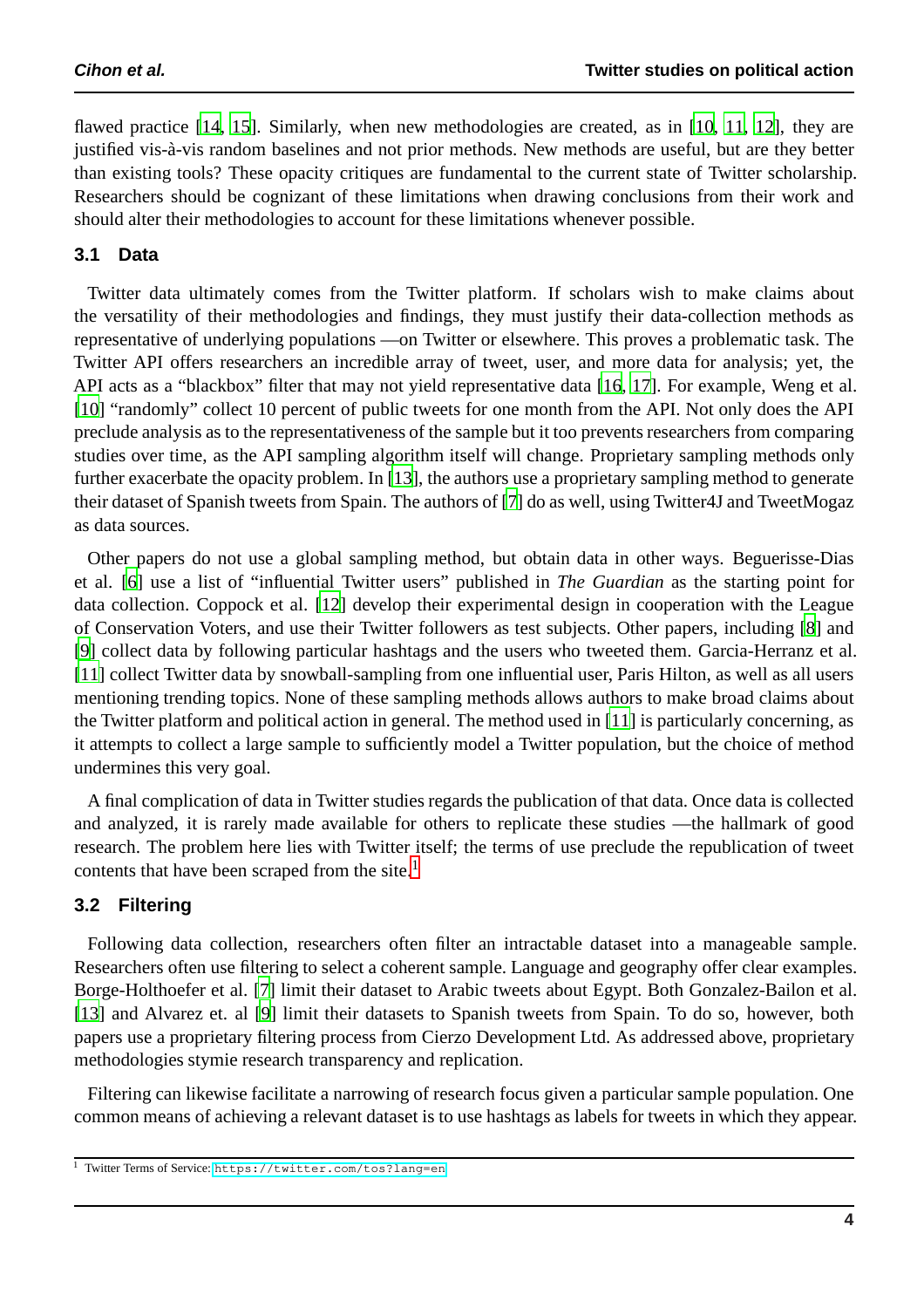In [\[13\]](#page-9-3) the authors obtain a sample of protest-related tweets using a list of 70 hashtags affiliated with the Spanish 15M movement. Conover et al. [\[8](#page-8-7)] filter to a sample of political tweets using a list of political hashtags and, in an excellent technique, allow the list of hashtags to grow based on co-occurring hashtags. In [\[7\]](#page-8-6) the authours go one step further, and query not only hashtags but complete tweet content. Arabic tweets were normalized for spelling and filtered by a series of Boolean queries with a set of 112 relevant keywords.

Researchers, after filtering for a relevant sample and topic, may further filter for user attributes. Borge-Holthoefer et al. [\[7\]](#page-8-6) restrict their sample to high activity users with more than ten tweets extant in the limited sample. Beguerisse-Dias et al. [\[6\]](#page-8-5) limit their dataset to central users, those in the giant component of tweet-connected users. Weng et al. [\[10](#page-9-0)] limits the data to only reciprocal relationships. Conover et al. [\[8](#page-8-7)] filter tweets with geo-tags. The authors use a self-reported location field as their data source, despite the fact that someone can put "the moon" or anything else as their location. Although the authors acknowledge the preliminary status of their analysis and its utility as an illustration of potential data-driven hypotheses, it left us unsatisfied with a lack of methodological rigor that should underlie even the most tentative of filtering claims.

Authors may choose to filter for no other reason than to obtain a manageable dataset. Such decisions need not be arbitrary. Garcia-Herranz et al. [\[11\]](#page-9-1) settle on a particular sample size for their analyses, seeking to balance statistical power and the need to keep test and control groups from overlapping in the network. The authors offer an effective defense of their decision, presenting brief analyses of other sample sizes as well. Coppock et al. [\[12](#page-9-2)], on the other hand, arbitrarily remove Twitter users with more than 5000 followers from their sample because, they argue, these users are "more likely" to be influential or organizations, and therefore differ from the rest of the sample. This decision to remove outliers and the arbitrariness of the choice of threshold introduces systematic biases in the results, fundamentally undermining their analyses.

These myriad filtering decisions often go insufficiently defended. Those who do defend filtering choices often do so without referencing past literature. Even sound filtering decisions, however, undermine the general claims researchers can make. This may be one reason most of the studies fail to contribute to social theory beyond their micro case studies.

#### **3.3 Networks and Centrality**

Twitter lends itself to fruitful network analyses—of both explicit interactions and other derivative relations. Conover et al. [\[8](#page-8-7)] use three network projections to analyze partisan political behavior during the 2010 U.S. midterm elections: one network sees users connected when mentioned together in a tweet, another where users are linked by retweeting behavior, and, third, the original explicit user follow-ship network. Weng et al. [\[10\]](#page-9-0) also uses three networks—mention, retweet, and follow—to study meme virality. The authors conduct primary analysis on the follow network and use the other two as robustness tests. In studying protest recruitment to the 15M movement, Gonzalez-Bailon et al. [\[13\]](#page-9-3) make use of two networks, one symmetric (comprised of reciprocated following relationships) and one asymmetric to study protest recruitment to the 15M movement. The authors use these networks to determine the influence of broadcasting users. Still other authors use single, traditional follower networks in their analyses [\[11,](#page-9-1) [12\]](#page-9-2).

Network analyses are all the more powerful when they are combined, as in [\[10\]](#page-9-0) and [\[13\]](#page-9-3). In [\[7\]](#page-8-6), the authors offer another insight when they use network analyses over time with temporally evolving networks in response to events that preceded Egyptian President Morsi's removal from power. The authors recreate a sequence of networks that evolve over time. This method offers insight into how online activity responds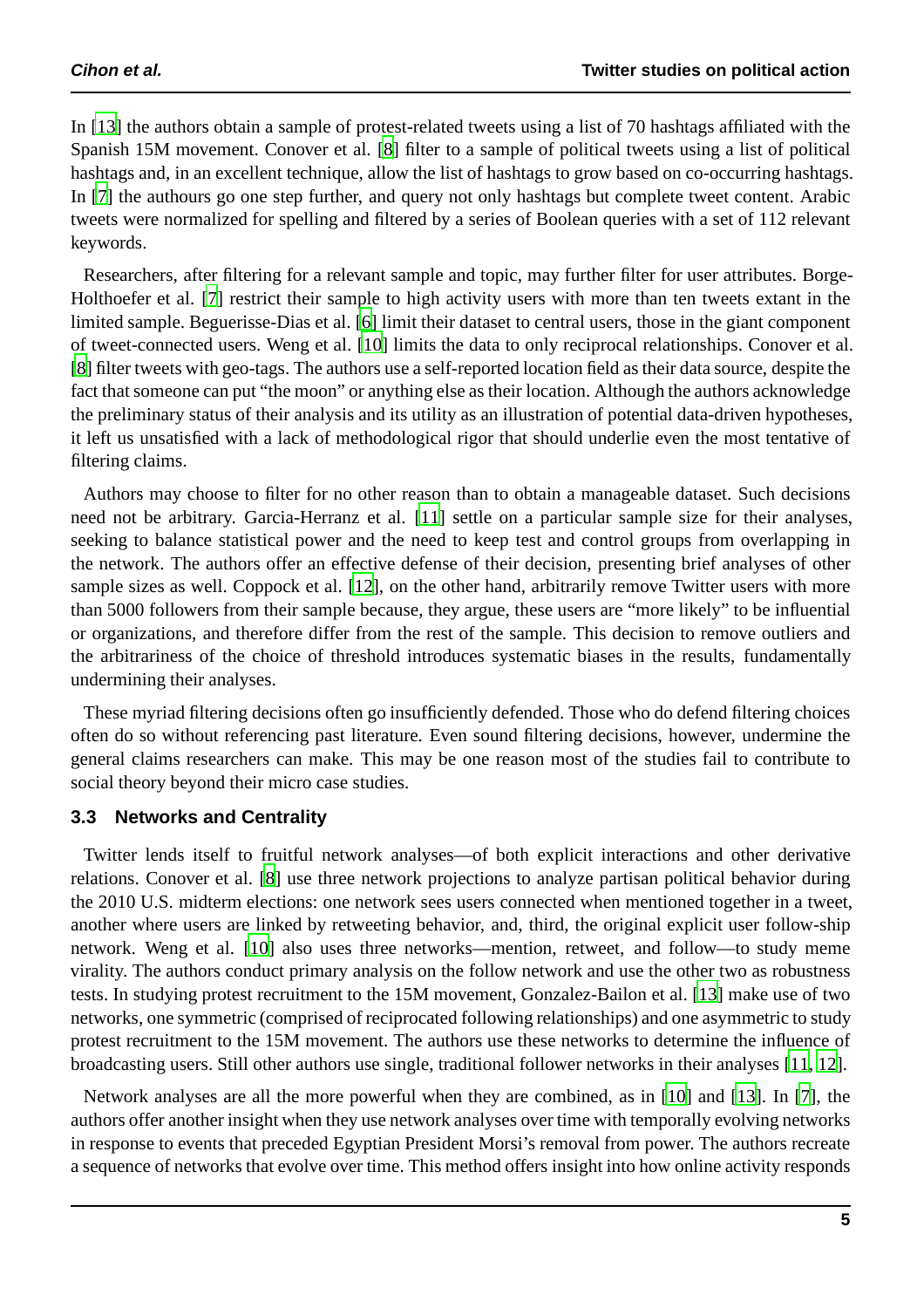to offline events in Egypt, and could be a powerful tool in many other contexts, helping to parse a key question of political action: how groups respond to events and evolve over time. The opposite, to assume a network remains static during a given period, precludes this insight and undermines social analysis. In [\[13\]](#page-9-3), the authors exemplify this pitfall, as a network of protesters being recruited surely saw significant changes during their study's time period. Given the fast growing literature on temporal networks [\[18,](#page-9-8) [19](#page-9-9)], more attention is required in analyzing the dynamics of networked political activities.

Beyond decisions of network type and temporality, authors make important choices in projecting and using Twitter networks. [\[10](#page-9-0)] does not weight network edges based on number of tweets, and choses to limits the network projection to reciprocal relationships. Both decisions fundamentally affect results, and undermine its validity as representing activity on the Twitter platform. Others, including [\[13\]](#page-9-3) account for asymmetry in their network projections.

In doing network analysis, many researchers use centrality scores as a means to find the most influential users. Researchers have developed a number of different definitions and algorithms for centrality [\[20\]](#page-9-10). The choice of a specific approach, however, depends on the particular context and research questions. Often times this choice is not well justified in the given context of online political mobilizations. Among the papers considered here, k-core centrality [\[21](#page-9-11)] is the most common choice [\[8](#page-8-7), [13,](#page-9-3) [9](#page-8-8)]. While k-core centrality is a very useful tool to find the backbone of the network, it neglects social brokers, or the nodes with high betweenness centrality, —relevant features in their own right when studying social behavior [\[22\]](#page-9-12).

#### **3.4 Cascades and Communities**

Whether in networks or another form, Twitter data yield insight through a multitude of different analytical techniques. One such technique examines tweets as they flow through the network in cascades. Cascades follow a single tweet that is retweeted or similar tweets as they move across a network. The Twitter platform makes these analyses difficult, however, as retweets are connected to the original tweet, not the tweet that triggered the retweet [\[5](#page-8-4)]. Researchers address this pitfall by using temporal sequencing to order and connect tweets or retweets. To achieve meaningful results, studies must sufficiently filter the tweets to establish that sequential tweets are related in content as well as time, which undermines representativeness, as discussed above [\[9,](#page-8-8) [7,](#page-8-6) [10\]](#page-9-0).

Another common technique examines tweet content. Alvarez et al. [\[9](#page-8-8)] analyze their data for its social and sentiment content using semantic and sentiment analytic algorithms that analyzes tweets based on a test set. The authors use this technique to draw conclusions of individual users opinions of the 15M movement in Spain by analyzing up to 200 authored tweets on the topic per user. This technique holds great promise for future studies of political activity, and indeed any activity, on Twitter. [\[7](#page-8-6)] uses a less sophisticated solution towards a similar goal: they characterize users as either for or against military intervention in Egypt. The authors attempt to show changes in opinion, and so cannot not rely on comprehensive opinion from a mass of past tweets as done in [\[9\]](#page-8-8). Instead, [\[7\]](#page-8-6) uses coded hashtags to indicate users' opinions. Although this technique allows for discernable changes in opinion, the authors establish a dichotomy that threatens to oversimplify users' opinions.

Community detection is another key analytical tool for Twitter researchers. Using network topology or node (user or tweet) content, researchers can cluster similar nodes and provide insight into social systems on a macroscopic scale. There are a variety of techniques, each with its own set of strengths and weaknesses. [\[10\]](#page-9-0) uses the Infomap algorithm [\[23\]](#page-9-13) and test the robustness of their results by applying a second community detection technique, Link Clustering. [\[8\]](#page-8-7) uses a combination of two techniques,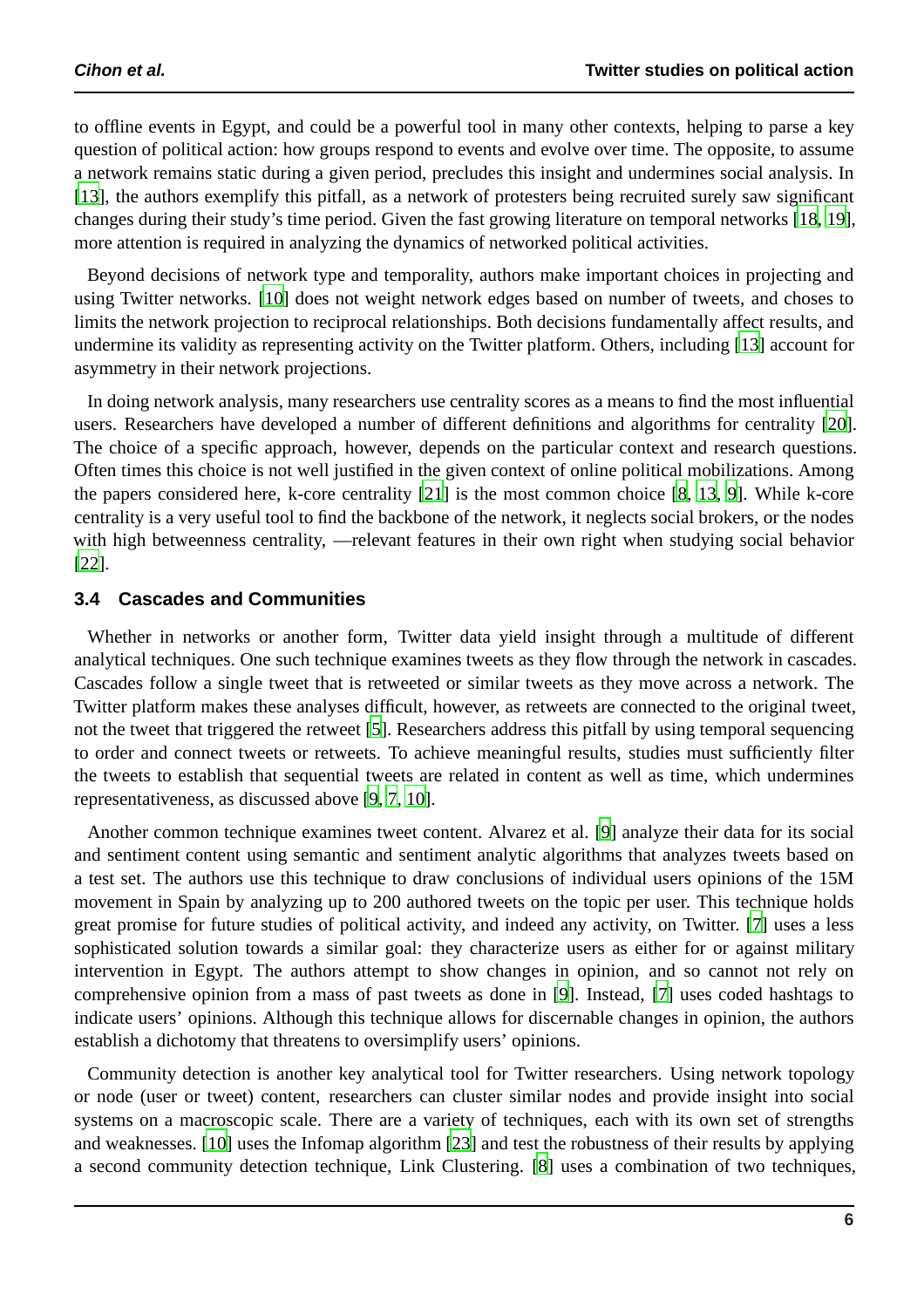Rhaghavan's label propagation method [\[24\]](#page-9-14) seeded with node labels from Newman's leading eigenvector modularity maximization [\[25\]](#page-9-15). The authors selected this combination of methods because it "neatly divides the population ... into two distinct communities." Yet, the authors fail to defend these observations rigorously in their paper. [\[6\]](#page-8-5), on the other hand, effectively defends their decisions in setting resolution parameters for the Markov Stability method [\[26\]](#page-9-16). The authors also use community detection creatively in conjunction with a functional role-determining algorithm to assign "roles" to users without a priori assignments of those groups. [\[7\]](#page-8-6) selects an apt community detection method that corresponds well with their objectives: to follow changes in polarity over time, the authors use label propagation, whereby nodes spread their assigned polarity. This method allows for seeding with nodes of known belief—useful in monitoring the progression of the Egyptian protests on Twitter, as many important actors' positions were publicly known. Yet this decision too comes with a cost: the authors program the label propagation to allow for only two polarities: Secularist or Islamist, even though they acknowledge that a third camp likely existed, namely supporters of deposed Hosni Mubarak.

While community detection is still considered as an open question in network science, both at the definition and algorithmic implementation levels [\[27\]](#page-9-17), many papers use one or more of these methods without enough care to make sure that the methods and definitions that they are using in their specific problem is well justified.

#### **3.5 Experiments**

Twitter also lends itself as an experimental platform for researchers to implement controlled studies of social phenomena. In particular, [\[11\]](#page-9-1) and [\[10\]](#page-9-0) seek to predict viral memes on Twitter using network topology and activation in linked users and communities, respectively. [\[12](#page-9-2)] runs two experiments on inducing political behavior on Twitter using different types and phrasing of messages. In all cases, authors necessarily use controls in their experimental context. [\[11\]](#page-9-1) creates a null distribution of tweets with randomly shuffled timestamps to distinguish the effect of user centrality from user tweeting rate. [\[10\]](#page-9-0) uses two baseline models to quantify the predictive power of their community-based model. The authors use a random guess and community-blind predictor, against both of which the model is highly statistically significant. [\[12\]](#page-9-2), with a true experimental design, offer an extensive discussion of experimental controls on Twitter. The platform has inherent limitations for public tweet experiments because there is no effective way to separate experimental and control users given an inherently interconnected network structure. But the authors design their study to use direct messages to selected users as the experimental variable. The authors even tweaked and repeated the study to improve randomization in the control. Such a methodology makes [\[12\]](#page-9-2) an example of a particularly strong experimental Twitter paper.

#### **3.6 Conjecture**

As we have seen, Twitter provides researchers myriad analytical techniques. Methodological choices as to which techniques to use present a fundamental challenge for researchers. They must select and properly defend their choice of methods that both work and fit their theoretical objectives. As we have noted above, there are numerous instances where researchers will do better jobs than others are achieving a methodological fit and defending it in their studies. Some researchers may face the temptation to extend analyses to produce exciting results, but do so at the expense of sound methodologies. Future Twitter research would be well served to stress defensible, rigorous methodologies that are couched within existing theoretical literature from the social sciences, something that is rare today.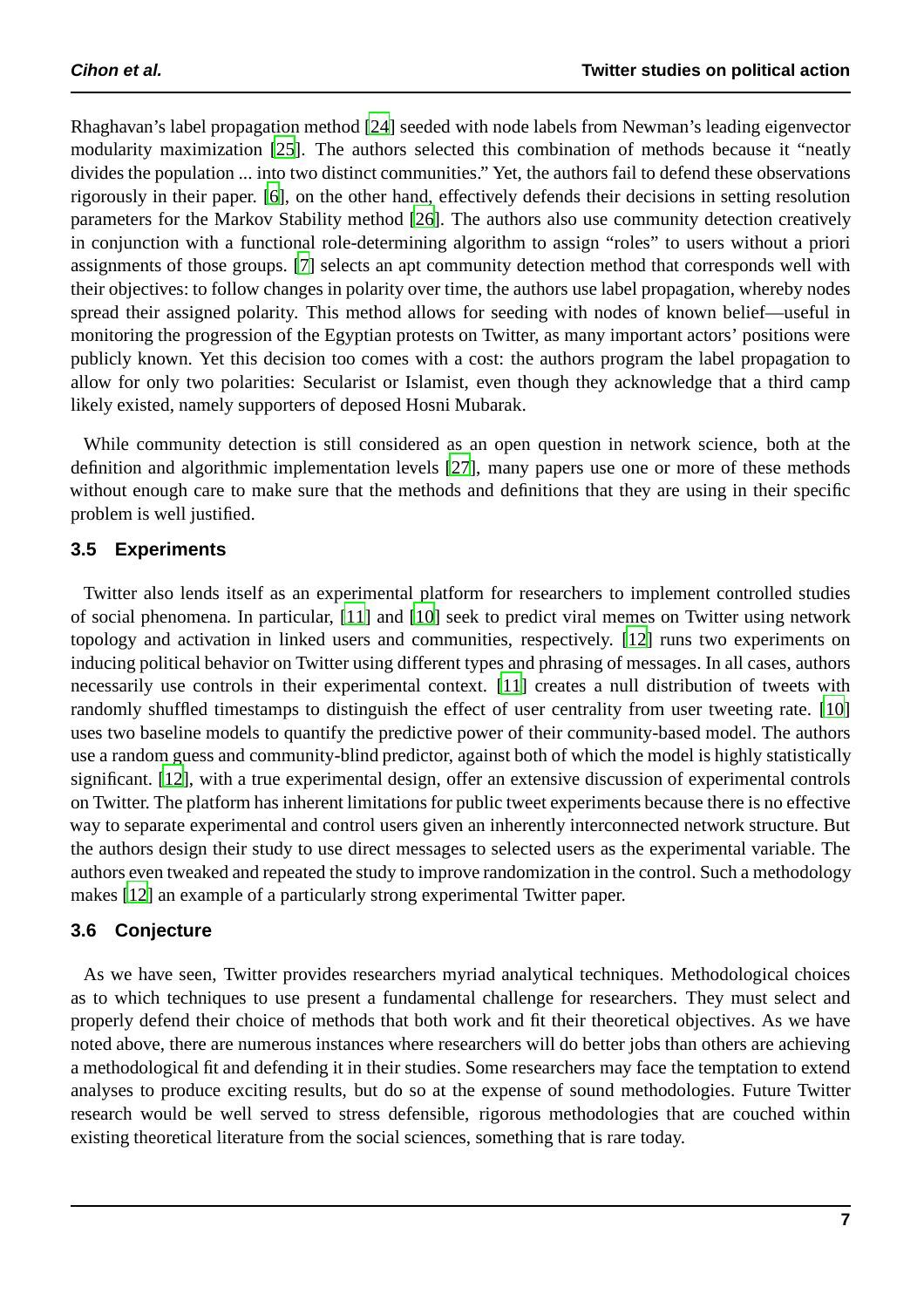#### **4 WHAT DID WE LEARN?**

Taken collectively, the reviewed papers offer considerable insight into political activities conducted on the Twitter platform, through analyses that examine political action in the abstract and others that offer case studies of concrete political action. These insights particularly address the roles of communities and individual users, connections between such entities, as well as the content they tweet. Predictive models take these insights and offer tools for, perhaps, understanding political action in real-time. [\[11\]](#page-9-1) uses a sensor group of central users to predict virality of content, and extend this predictive sensor beyond Twitter to Google searches. [\[10\]](#page-9-0) uses connection topology to predict virality, although the predictive model is not extended to other content. [\[13\]](#page-9-3) observes viral tweets emerge from randomly distributed seed users, indicating exogenous factors determine the origins of viral content. Taken together, these three studies offer an understanding of mass communication on Twitter: viral content tends to originate randomly across the platform, reach more central users first, and spread across communities more easily than non-viral content. Theoretical explanations of what makes viral content in the first place, however, is lacking in these analyses, and warrants further attention.

Topology also offers insights into its embedded users. [\[6\]](#page-8-5) uses topographical analyses to reveal flow based roles, interest communities, and individual vantage points without a priori assignment. [\[8\]](#page-8-7) assigns political leaning and then examine differences in partisan topologies in communities, tweeting activity, retweeting behavior, and mentions. Both approaches offer insight into political behavior using topology, with different strengths. The techniques used in [\[6](#page-8-5)] are quite useful when the partisan landscape on a particular issue is unknown; The approach in [\[8\]](#page-8-7)yields greater understanding of known divisions.

Topology is not the sole determinant of activity, however, and tweet content analyses offer a second means of understanding political activity on Twitter. [\[9](#page-8-8)] finds that, in the context of the Spanish 15M indignados, tweets with high social and negative content spread in larger cascades. Tweet content also readily lends itself to analyses which link Twitter with offline phenomena. [\[7\]](#page-8-6) and [\[13](#page-9-3)] find that, in 2013 Egyptian protests and Spanish 15M protests, respectively, real world events impact tweeting behavior. [\[12\]](#page-9-2) successfully induces off-Twitter behavior using the content of tweets. Content analyses offer insight into non-platform-dependent political activity.

Topology and content are distinct analyses. Research that combines the two to answer a single question can yield robust results. Several papers attempt this, Borge-Holthoefer et al. [\[7\]](#page-8-6) most successfully. The authors use content analysis to classify tweets and users into opinion groups, and then create temporally based retweet networks to follow changes in the activity and composition of those opinion groups. Alvarez et al. [\[9\]](#page-8-8) use content analysis of observed network topological phenomena, e.g., cascades, to quantify the social and emotional effects of content on sharing outcomes. Beguerisse-Dias et al. [\[6\]](#page-8-5) too combine methodologies, although less rigorously: they use word clouds to label topologically derived network communities.

In this vein, many of the above mentioned papers could benefit from incorporating mixed methodologies and drawing on each others analyses. Future research papers should seek to emulate the approach in [\[7\]](#page-8-6). Further use of sentiment analyses from [\[9](#page-8-8)] would render even more robust results. Additional joint content and topology analyses would be even more useful: would using [\[11\]](#page-9-1)'s central users in communities, i.e., incorporate Weng et al.s methods [\[10\]](#page-9-0), result in to more precise virality predictor? Would adding content analysis as used in [\[9](#page-8-8)] further improve precision? If holistic understanding of social phenomena is researchers goal, future efforts should seek to incorporate not one but numerous methodologies in pursuit of that end.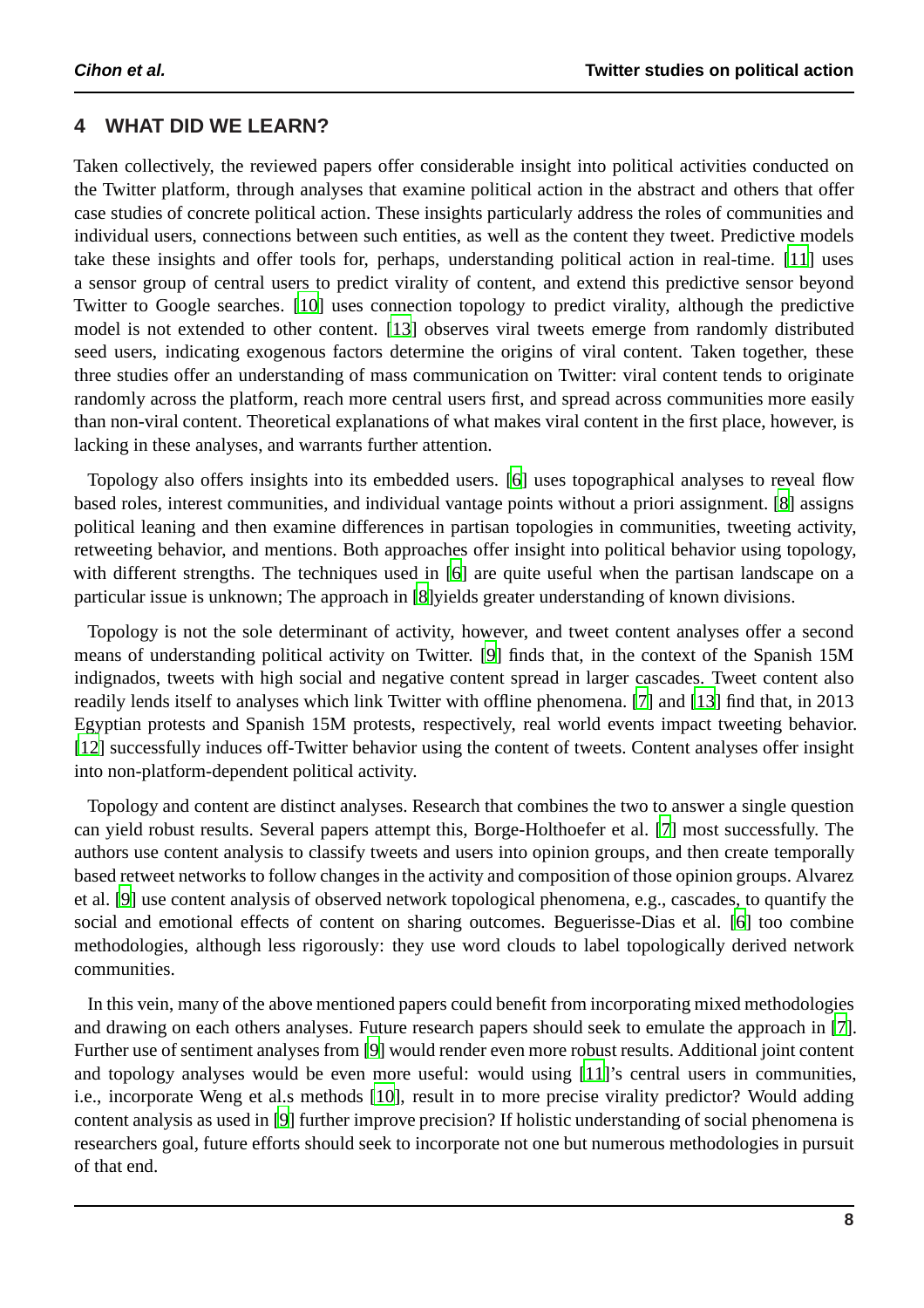## **5 CONCLUSION**

The papers considered in this minireview offer several important considerations on the state of Twitter research into social phenomena. What was once the arena of solely political scientists and sociologists, political action and social phenomena have now become research topics for computer scientists and social physicists. New disciplines have much to offer social research, as indicated in the methodology review of our sample papers; yet, these methodologies are often divorced from underlying social theory. Thus far, Twitter studies offer primarily observational —not explanatory— analyses. Greater dialog between theory and methods, as well as a holistic use of all available methodologies, is needed for data science to truly offer insight into our social world, both on Twitter and off it.

## **DISCLOSURE/CONFLICT-OF-INTEREST STATEMENT**

The authors declare that the research was conducted in the absence of any commercial or financial relationships that could be construed as a potential conflict of interest.

## **AUTHOR CONTRIBUTIONS**

All authors listed, have made substantial, direct and intellectual contribution to the work, and approved it for publication.

## **ACKNOWLEDGMENTS**

For providing useful feedback on the original manuscript we thank xxx xxx xxx.

## **REFERENCES**

- <span id="page-8-0"></span>**[**1] Weller K, Bruns A, Burgess J, Mahrt M, Puschmann C. *Twitter and society* (Peter Lang New York) (2013).
- <span id="page-8-1"></span>**[**2] Margetts H, John P, Hale S, Yasseri T. *Political Turbulence: How Social Media Shape Collective Action* (Princeton University Press) (2015).
- <span id="page-8-2"></span>**[**3] Gayo-Avello D. "I wanted to predict elections with Twitter and all I got was this lousy paper"–a balanced survey on election prediction using Twitter data. *arXiv preprint arXiv:1204.6441* (2012).
- <span id="page-8-3"></span>**[**4] Metaxas PT, Mustafaraj E. Social media and the elections. *Science* **338** (2012) 472–473. doi:10. 1126/science.1230456.
- <span id="page-8-4"></span>**[**5] Ruths D, Pfeffer J. Social media for large studies of behavior. *Science* **346** (2014) 1063–1064. doi:10.1126/science.346.6213.1063.
- <span id="page-8-5"></span>[6] Beguerisse-Díaz M, Garduño-Hernández G, Vangelov B, Yaliraki SN, Barahona M. Interest communities and flow roles in directed networks: the Twitter network of the UK riots. *Journal of The Royal Society Interface* **11** (2014) 20140940.
- <span id="page-8-6"></span>**[**7] Borge-Holthoefer J, Magdy W, Darwish K, Weber I. Content and network dynamics behind Egyptian political polarization on Twitter. *Proceedings of the 18th ACM Conference on Computer Supported Cooperative Work & Social Computing* (ACM) (2015), 700–711.
- <span id="page-8-7"></span>[8] Conover MD, Goncalves B, Flammini A, Menczer F. Partisan asymmetries in online political activity. *EPJ Data Science* **1** (2012) 1–19.
- <span id="page-8-8"></span>**[**9] Alvarez R, Garcia D, Moreno Y, Schweitzer F. Sentiment cascades in the 15m movement. *EPJ Data Science* **4** (2015) 1–13.